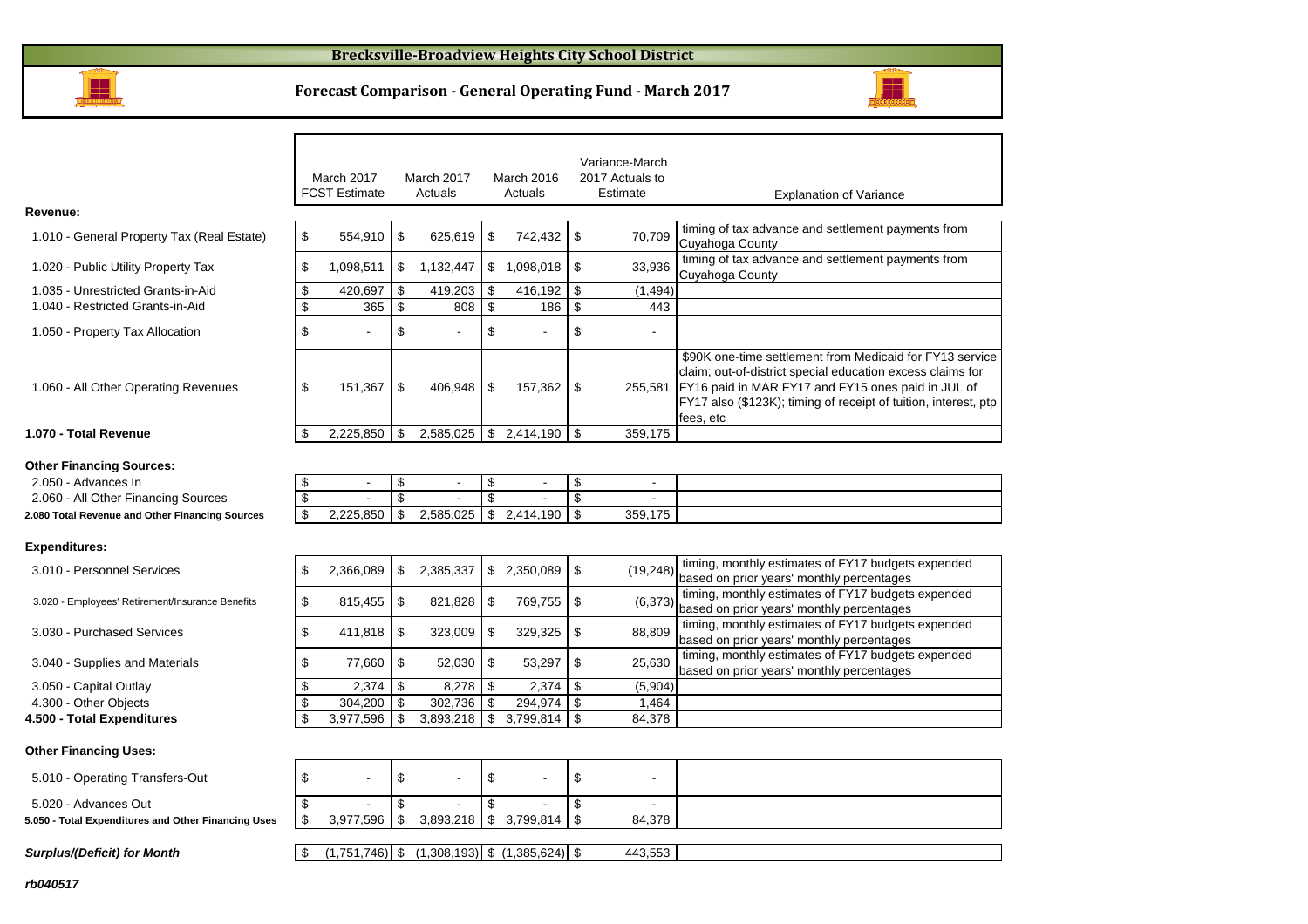### **Brecksville-Broadview Heights City School District**



**Forecast Comparison - General Operating Fund - March 2017**

| Variance-Current<br><b>Current FYTD FCST</b><br><b>Current FYTD</b><br>Prior FYTD<br><b>FYTD Actual to</b>                                                                                                                      |  |
|---------------------------------------------------------------------------------------------------------------------------------------------------------------------------------------------------------------------------------|--|
|                                                                                                                                                                                                                                 |  |
|                                                                                                                                                                                                                                 |  |
| <b>FCST Estimate</b><br>Estimate<br>Actuals<br>Actuals<br><b>Explanation of Variance</b>                                                                                                                                        |  |
| Revenue:                                                                                                                                                                                                                        |  |
| tax settlement/collection rate above estimate; tax valuation                                                                                                                                                                    |  |
| challenge refunds at \$156K for FY17 vs \$496K in FY16,<br>614,709<br>1.010 - General Property Tax (Real Estate)<br>\$<br>31,076,951<br>\$ 31,691,660<br>\$30,676,014<br>\$                                                     |  |
| \$1.3M in FY15, \$881k in FY15, \$1.1M in FY14, and \$118K                                                                                                                                                                      |  |
| in FY13                                                                                                                                                                                                                         |  |
| \$<br>2,004,934<br>33,936<br>tax settlement/collection rate above estimate<br>1.020 - Public Utility Property Tax<br>1,970,998<br>\$<br>\$<br>1,977,429<br>\$                                                                   |  |
| ODE foundation guarantee funding should balance                                                                                                                                                                                 |  |
| \$<br>\$<br>remaining difference by end of FY in unrestricted and<br>1.035 - Unrestricted Grants-in-Aid<br>3,980,418<br>\$<br>4,001,964<br>\$ 3,998,659<br>21,546                                                               |  |
| restricted grants-in-aid                                                                                                                                                                                                        |  |
| \$<br>\$<br>\$<br>\$<br>3,286<br>7,977<br>4,873<br>4,691<br>1.040 - Restricted Grants-in-Aid                                                                                                                                    |  |
| timing of receipt of TPP replacment & supplement                                                                                                                                                                                |  |
| \$<br>\$<br>\$2,422,834<br>(121,681) payments from ODE; scheduled to receive 80% of TPP<br>1.050 - Property Tax Allocation<br>2,299,339<br>\$<br>2,177,658                                                                      |  |
| supplement payment in APR and balance in FY18                                                                                                                                                                                   |  |
| \$90K one-time settlement from Medicaid for FY13 service                                                                                                                                                                        |  |
| claim; out-of-district special education excess claims for<br>\$<br>\$<br>1,525,214<br>\$<br>216,378<br>1.060 - All Other Operating Revenues<br>1,308,836<br>\$1,112,487                                                        |  |
| FY16 paid in MAR FY17 and FY15 ones paid in JUL of                                                                                                                                                                              |  |
| FY17 also (\$123K)                                                                                                                                                                                                              |  |
| \$41,409,407<br>\$40,192,296<br>\$<br>40,639,828<br>\$<br>769,579<br>1.070 - Total Revenue                                                                                                                                      |  |
|                                                                                                                                                                                                                                 |  |
| <b>Other Financing Sources:</b>                                                                                                                                                                                                 |  |
| \$<br>40,000<br>\$<br>40,000<br>45,250<br>\$<br>2.050 - Advances In<br>\$<br>$\blacksquare$                                                                                                                                     |  |
| received unanticipated premium discount refunds from<br>\$<br>$\mathfrak s$<br>\$<br>2.060 - All Other Financing Sources<br>270<br>11,538<br>\$<br>22,781<br>11,268                                                             |  |
| workers' compensation bureau                                                                                                                                                                                                    |  |
| $\sqrt[6]{2}$<br>40,680,098<br>\$41,460,945<br>\$40,260,327<br>\$<br>780.847<br>2.080 Total Revenue and Other Financing Sources                                                                                                 |  |
| <b>Expenditures:</b>                                                                                                                                                                                                            |  |
| contract negotiations ongoing, severance pay \$40K less                                                                                                                                                                         |  |
| $\mathfrak s$<br>\$<br>\$21,886,529<br>3.010 - Personnel Services<br>\$22,123,653<br>710,507<br>22,597,036<br>than FCST estimate                                                                                                |  |
|                                                                                                                                                                                                                                 |  |
| timing, monthly estimates of FY17 budgets expended                                                                                                                                                                              |  |
| based on prior years' monthly percentages, contract<br>\$<br>\$<br>\$7,425,443<br>164.990<br>3.020 - Employees' Retirement/Insurance Benefits<br>7,590,433<br>\$6,981,714<br>negotiations ongoing, workers comp premium reduced |  |
| \$48K in FY17 from FY16                                                                                                                                                                                                         |  |
|                                                                                                                                                                                                                                 |  |
| timing, monthly estimates of FY17 budgets expended                                                                                                                                                                              |  |
| based on prior years' monthly percentages, Peterson<br>\$<br>662,907<br>3.030 - Purchased Services<br>\$<br>3,660,260<br>\$<br>2,997,353<br>\$3,038,357                                                                         |  |
| Scholarship deductions \$120K below budget estimate<br>based upon prior years' participation growth                                                                                                                             |  |
| timing, monthly estimates of FY17 budgets expended                                                                                                                                                                              |  |
| $\,$<br>\$<br>\$<br>787,488<br>631,036<br>\$<br>677,125<br>156.452<br>3.040 - Supplies and Materials<br>based on prior years' monthly percentages                                                                               |  |
| timing, monthly estimates of FY17 budgets expended                                                                                                                                                                              |  |
| \$<br>\$<br>\$<br>\$<br>85,494<br>16,930<br>3.050 - Capital Outlay<br>84,558<br>67,628<br>based on prior years' monthly percentages                                                                                             |  |
| timing, monthly estimates of FY17 budgets expended                                                                                                                                                                              |  |
| $\sqrt[6]{\frac{1}{2}}$<br>$\mathfrak s$<br>\$<br>721,204<br>\$<br>649,973<br>4.300 - Other Objects<br>674,909<br>46,295<br>based on prior years' monthly percentages                                                           |  |
| \$33,556,316<br>4.500 - Total Expenditures<br>\$<br>35,440,979<br>\$<br>33,682,898<br>-\$<br>1,758,081                                                                                                                          |  |
|                                                                                                                                                                                                                                 |  |
| <b>Other Financing Uses:</b>                                                                                                                                                                                                    |  |
| 5.010 - Operating Transfers-Out<br>\$<br>309,100<br>$\boldsymbol{\mathsf{s}}$<br>304,343<br>$308,310$ \$<br>4,757<br>\$                                                                                                         |  |
| \$<br>\$<br>40,000<br>\$<br>40,000<br>40,000<br>\$<br>5.020 - Advances Out                                                                                                                                                      |  |
| \$<br>\$<br>34,027,241<br>35,790,079<br>\$33,904,626<br>\$<br>1,762,838<br>5.050 - Total Expenditures and Other Financing Uses                                                                                                  |  |
| $\sqrt[6]{2}$<br>4,890,019 \$<br>7,433,704<br>$\sqrt{3}$<br>$6,355,701$ \\$<br>2,543,685<br>Surplus/(Deficit) FYTD                                                                                                              |  |

**rb040517**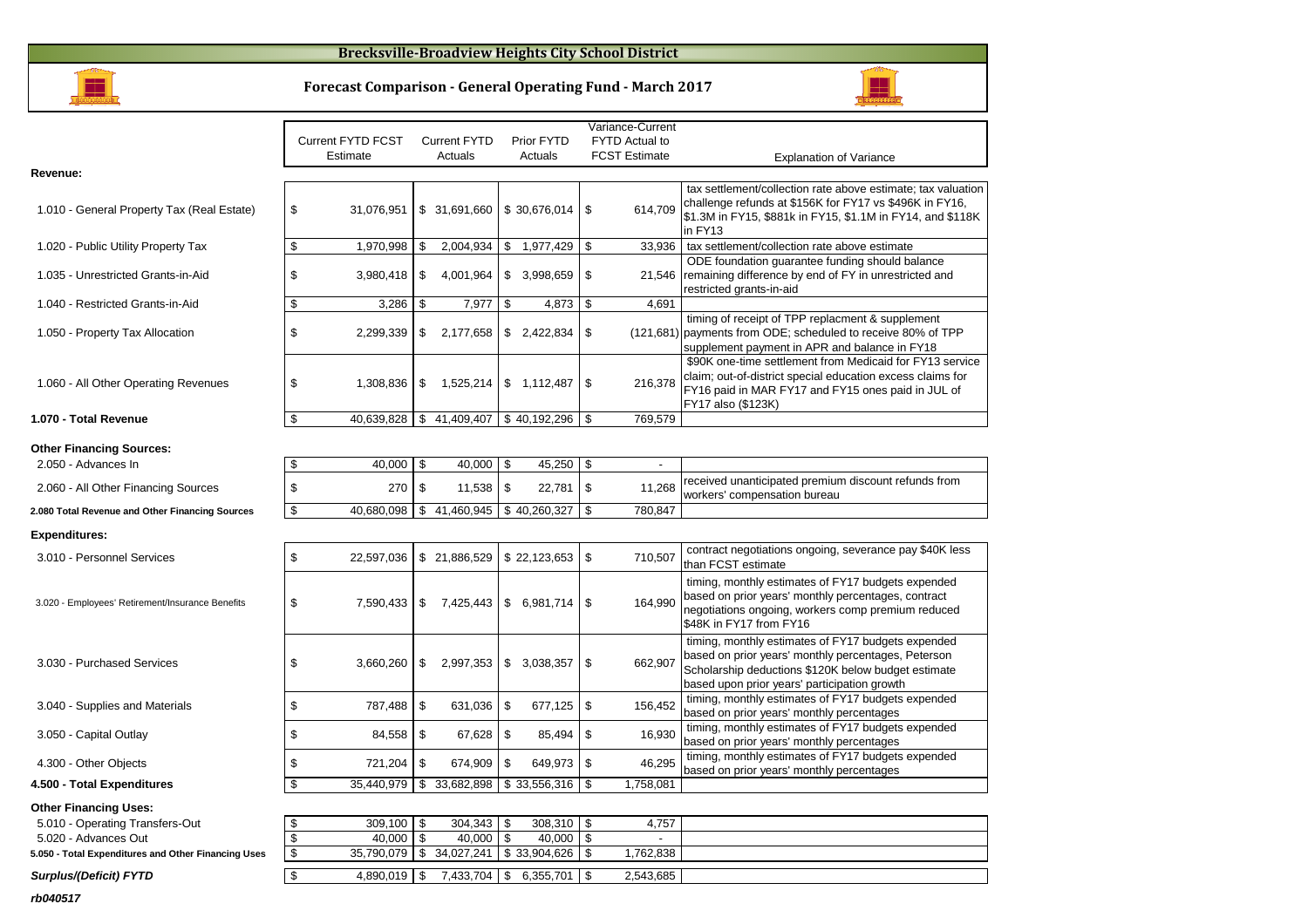|                 | <b>Brecksville-Broadview Heights City School District</b>                           |                          |           |                       |                |                                                              |                                 |                   |                          |                         |  |
|-----------------|-------------------------------------------------------------------------------------|--------------------------|-----------|-----------------------|----------------|--------------------------------------------------------------|---------------------------------|-------------------|--------------------------|-------------------------|--|
|                 |                                                                                     |                          |           |                       |                | Revenue Analysis Report - General Operating Fund Only - FY17 |                                 |                   |                          |                         |  |
|                 |                                                                                     | <b>Local Revenue</b>     |           |                       | Federal        |                                                              | <b>State Revenue</b>            |                   |                          |                         |  |
|                 | <b>Taxes</b>                                                                        |                          |           |                       |                | <b>Unrestricted</b>                                          | Property                        | Restricted        |                          |                         |  |
| $2016 - 2017$   | Real<br>Estate                                                                      | Personal<br>Property     | Interest  | <b>Other</b><br>Local |                | Grants-<br>in-Aid                                            | <b>Tax</b><br><b>Allocation</b> | Grants-<br>in-Aid | Non-<br>Operating*       | <b>Total</b><br>Revenue |  |
| July            | 9,502,000                                                                           |                          | 1,554     | 190,605               | 2,524          | 419,097                                                      |                                 | 369               | 270                      | 10,116,418              |  |
| <b>August</b>   | 4,920,041                                                                           | 872,487                  | 32,101    | 273,195               | 135            | 519,017                                                      |                                 | 365               |                          | 6,617,341               |  |
| September       | $\blacksquare$                                                                      | $\sim$                   | 23,668    | 156,415               | 21,680         | 421,590                                                      | $\blacksquare$                  | 362               | $\overline{\phantom{a}}$ | 623,716                 |  |
| <b>October</b>  |                                                                                     |                          | 10,156    | 56,913                |                | 432,339                                                      | 2,177,658                       | 357               | 6                        | 2,677,429               |  |
| <b>November</b> |                                                                                     |                          | 14,346    | 84,821                | $\blacksquare$ | 417,817                                                      |                                 | 1,790             | 4,830                    | 523,604                 |  |
| <b>December</b> |                                                                                     |                          | 40,669    | 84,043                | 1,375          | 414,126                                                      |                                 | 806               | 40,000                   | 581,019                 |  |
| January         | 3,806,000                                                                           |                          | 3,984     | 62,871                | 7,606          | 505,291                                                      |                                 | 641               | 4,432                    | 4,390,825               |  |
| <b>February</b> | 12,838,000                                                                          | $\overline{\phantom{a}}$ | 9,081     | 37,765                | 2,758          | 453,484                                                      | $\blacksquare$                  | 2,479             | 2,000                    | 13,345,568              |  |
| <b>March</b>    | 625,619                                                                             | 1,132,447                | 18,945    | 293,679               | 94,324         | 419,203                                                      |                                 | 808               |                          | 2,585,025               |  |
| <b>April</b>    |                                                                                     |                          |           |                       |                |                                                              |                                 |                   |                          |                         |  |
| <b>May</b>      |                                                                                     |                          |           |                       |                | $\blacksquare$                                               |                                 |                   |                          |                         |  |
| June            |                                                                                     |                          |           |                       | $\blacksquare$ | $\blacksquare$                                               |                                 |                   |                          |                         |  |
| <b>Totals</b>   | \$31,691,660                                                                        | \$2,004,934              | \$154,506 | \$1,240,307           | \$130,402      | \$4,001,964                                                  | \$2,177,658                     | \$7,977           | \$51,538                 | \$41,460,945            |  |
| % of Total      | 76.44%                                                                              | 4.84%                    | 0.37%     | 2.99%                 | 0.31%          | 9.65%                                                        | 5.25%                           | 0.02%             | 0.12%                    |                         |  |
|                 | *Non-Operating Revenue includes advances in, and refund of prior year expenditures. |                          |           |                       |                |                                                              |                                 |                   |                          | rb040517                |  |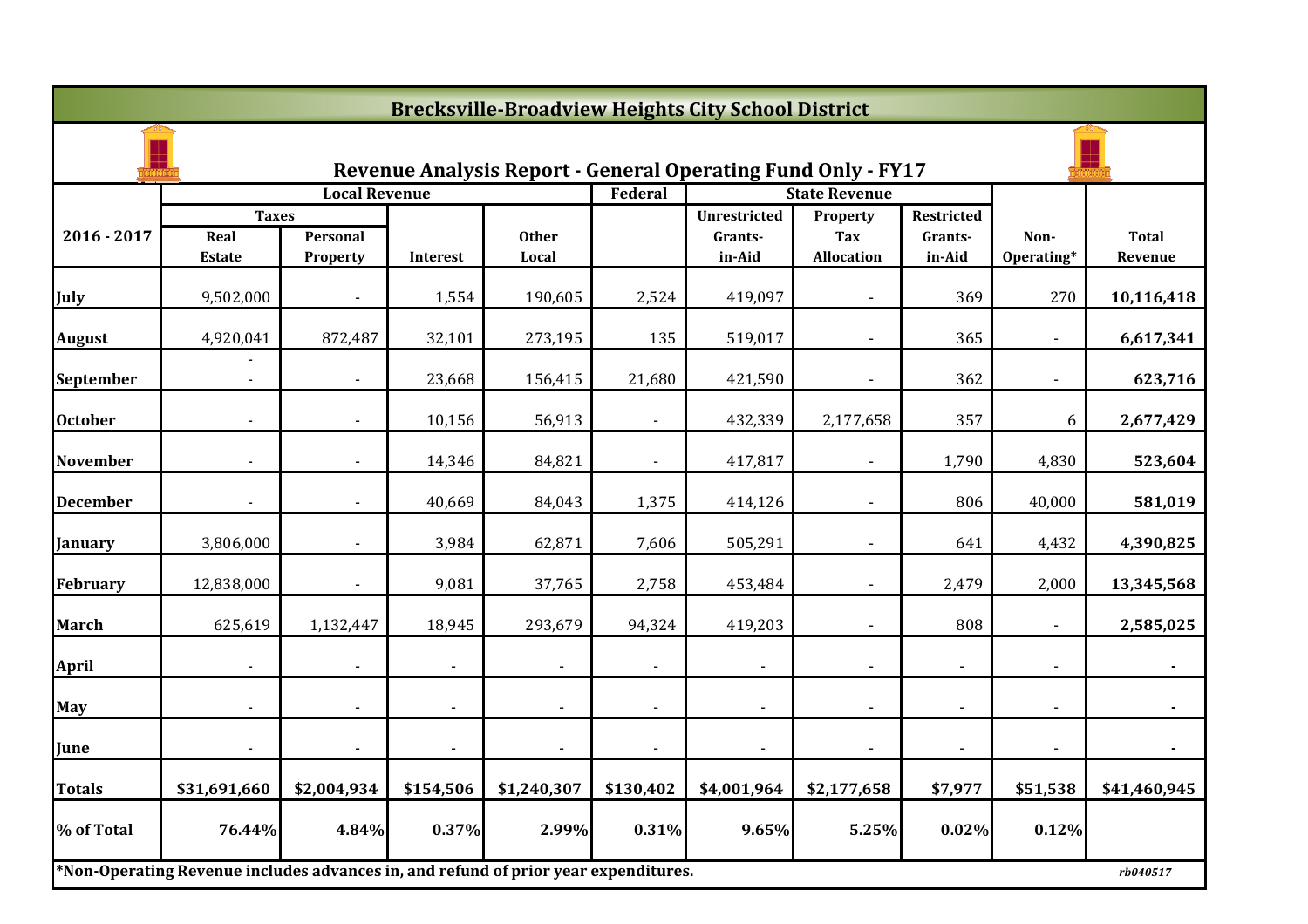|                | <b>Brecksville-Broadview Heights City School District</b>                                                                             |                          |                          |                 |                          |                          |                          |                                 |  |  |
|----------------|---------------------------------------------------------------------------------------------------------------------------------------|--------------------------|--------------------------|-----------------|--------------------------|--------------------------|--------------------------|---------------------------------|--|--|
|                | <b>Expenditure Analysis Report - General Operating Fund - FY17</b>                                                                    |                          |                          |                 |                          |                          |                          |                                 |  |  |
| 2016-2017      | <b>Salaries</b>                                                                                                                       | <b>Benefits</b>          | <b>Services</b>          | <b>Supplies</b> | Equipment                | Dues/<br><b>Fees</b>     | Non-<br>Operating*       | <b>Total</b><br><b>Expenses</b> |  |  |
| July           | 2,725,518                                                                                                                             | 763,508                  | 392,089                  | 67,695          | 5,156                    | 58,419                   |                          | 4,012,385                       |  |  |
| August         | 1,833,007                                                                                                                             | 841,868                  | 332,335                  | 137,182         | 7,011                    | 241,453                  | 40,000                   | 3,432,856                       |  |  |
| September      | 2,191,845                                                                                                                             | 761,457                  | 298,755                  | 76,099          | 5,255                    | 8,130                    |                          | 3,341,541                       |  |  |
| <b>October</b> | 2,311,200                                                                                                                             | 770,247                  | 418,853                  | 66,397          | 17,311                   | 24,604                   |                          | 3,608,612                       |  |  |
| November       | 2,446,263                                                                                                                             | 806,843                  | 324,177                  | 56,520          | 11,436                   | 6,313                    |                          | 3,651,552                       |  |  |
| December       | 3,403,067                                                                                                                             | 1,036,654                | 335,562                  | 46,364          | 11,120                   | 11,957                   | 295,413                  | 5,140,137                       |  |  |
| January        | 2,347,538                                                                                                                             | 816,288                  | 232,834                  | 51,202          | 810                      | 14,263                   | 8,930                    | 3,471,865                       |  |  |
| February       | 2,242,754                                                                                                                             | 806,750                  | 339,739                  | 77,547          | 1,251                    | 7,034                    | $\blacksquare$           | 3,475,075                       |  |  |
| March          | 2,385,337                                                                                                                             | 821,828                  | 323,009                  | 52,030          | 8,278                    | 302,736                  | $\overline{a}$           | 3,893,218                       |  |  |
| April          |                                                                                                                                       | $\overline{\phantom{a}}$ | $\blacksquare$           |                 | $\blacksquare$           | $\blacksquare$           | $\blacksquare$           | $\blacksquare$                  |  |  |
| May            |                                                                                                                                       | $\overline{\phantom{a}}$ | $\overline{\phantom{a}}$ |                 | $\overline{\phantom{a}}$ | $\overline{\phantom{a}}$ | $\overline{\phantom{a}}$ |                                 |  |  |
| June           |                                                                                                                                       |                          | $\overline{\phantom{a}}$ |                 |                          | $\overline{\phantom{a}}$ | $\blacksquare$           |                                 |  |  |
| <b>TOTALS</b>  | \$21,886,529                                                                                                                          | \$7,425,443              | \$2,997,353              | \$631,036       | \$67,628                 | \$674,909                | \$344,343                | \$34,027,241                    |  |  |
| % of Total     | 64.32%                                                                                                                                | 21.82%                   | 8.81%                    | 1.85%           | 0.20%                    | 1.98%                    | 1.01%                    |                                 |  |  |
|                | *Non-Operating expenses include advances and transfers out.<br>Operating Fund includes General Fund (001) only for FY2017<br>rb040517 |                          |                          |                 |                          |                          |                          |                                 |  |  |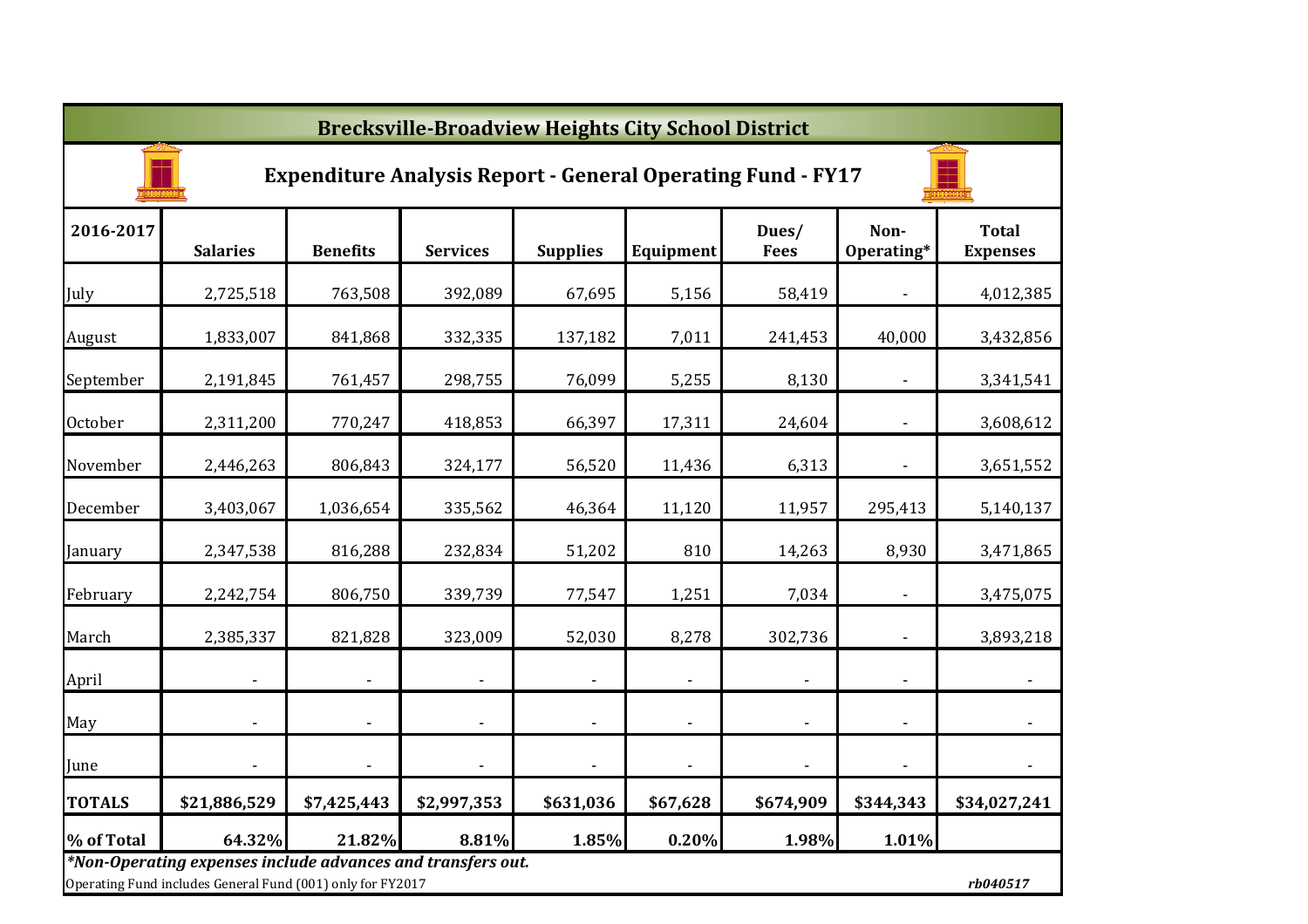|     | <b>Brecksville-Broadview Heights City School District</b> |                  |                 |                                      |                     |                                  |                 |                     |                 |  |
|-----|-----------------------------------------------------------|------------------|-----------------|--------------------------------------|---------------------|----------------------------------|-----------------|---------------------|-----------------|--|
|     |                                                           |                  |                 |                                      |                     |                                  |                 |                     |                 |  |
|     | March 31, 2017                                            |                  |                 |                                      |                     | <b>FINSUMM Financial Summary</b> |                 |                     |                 |  |
|     |                                                           |                  |                 | "where fine education is a heritage" |                     |                                  |                 |                     | rb040517        |  |
|     |                                                           | <b>Beginning</b> | <b>Monthly</b>  | <b>Fiscal Year</b>                   | Monthly             | <b>Fiscal Year</b>               | Current         |                     | Unencumbered    |  |
|     | <b>Fund Fund Name</b>                                     | <b>Balance</b>   | <b>Receipts</b> | <b>To Date</b>                       | <b>Expenditures</b> | <b>To Date</b>                   | <b>Fund</b>     | Current             | Fund            |  |
|     |                                                           | 7/1/2016         |                 | Receipts                             |                     | <b>Expenditures</b>              | <b>Balance</b>  | <b>Encumbrances</b> | <b>Balance</b>  |  |
| 001 | <b>General Fund</b>                                       | \$10,647,647.98  | \$2,585,026.06  | \$41,460,946.83                      | \$3,893,217.68      | \$34,027,238.47                  | \$18,081,356.34 | \$1,282,519.64      | \$16,798,836.70 |  |
| 002 | Bond Retirement                                           | \$3,461,042.53   | \$101,087.06    | \$2,696,318.31                       | \$0.00              | \$2,443,863.34                   | 3,713,497.50    | \$0.00              | 3,713,497.50    |  |
| 003 | Permanent Improvement                                     | \$1,243,535.08   | \$69,248.85     | \$1,680,503.04                       | \$32,272.52         | \$1,406,174.93                   | 1,517,863.19    | \$244,454.86        | 1,273,408.33    |  |
| 004 | <b>Building Fund</b>                                      | \$106,453.36     | \$20,000.00     | \$45,000.00                          | \$0.00              | \$0.00                           | 151,453.36      | \$0.00              | 151,453.36      |  |
| 006 | Food Service                                              | \$291,202.79     | \$165,476.24    | \$1,106,240.47                       | \$127,835.48        | \$1,026,091.20                   | 371,352.06      | \$258,987.29        | 112,364.77      |  |
| 007 | Special Trust                                             | \$90,053.62      | \$2,581.91      | \$40,673.58                          | \$92.79             | \$70,245.09                      | 60,482.11       | \$1,937.09          | 58,545.02       |  |
| 009 | <b>Uniform Supplies</b>                                   | \$146,246.59     | \$19,603.12     | \$256,274.34                         | \$3,582.72          | \$230,103.99                     | 172,416.94      | \$19,328.90         | 153,088.04      |  |
| 014 | Rotary - Internal Services                                | \$163,696.28     | \$68,703.03     | \$315,193.61                         | \$7,151.91          | \$107,152.11                     | 371,737.78      | \$186,273.86        | 185,463.92      |  |
| 018 | Public School Support                                     | \$152,259.61     | \$7,133.01      | \$72,250.81                          | \$12,239.84         | \$69,507.63                      | 155,002.79      | \$24,716.35         | 130,286.44      |  |
| 019 | Other Grants                                              | \$213,676.78     | \$0.00          | \$105,270.68                         | \$8,756.78          | \$161,040.53                     | 157,906.93      | \$23,979.33         | 133,927.60      |  |
| 020 | Child Care Fund                                           | \$165,409.01     | \$42,643.09     | \$394,560.80                         | \$29,743.35         | \$360,569.99                     | 199,399.82      | \$11,957.38         | 187,442.44      |  |
| 022 | <b>Unclaimed Funds</b>                                    | \$211,000.00     | \$0.00          | ( \$211,000.00]                      | \$0.00              | \$0.00                           | 0.00            | \$0.00              | 0.00            |  |
| 200 | <b>Student Managed Funds</b>                              | \$131,152.96     | \$48,455.84     | \$225,680.96                         | \$33,180.78         | \$174,786.80                     | 182,047.12      | \$70,857.49         | 111,189.63      |  |
| 300 | District Managed Funds                                    | \$230,776.98     | \$31,968.59     | \$362,834.67                         | \$49,569.00         | \$384,295.13                     | 209,316.52      | \$76,246.84         | 133,069.68      |  |
| 401 | <b>Auxiliary Services</b>                                 | \$93,243.62      | \$150.90        | \$325,244.78                         | \$40,465.97         | \$220,390.35                     | 198,098.05      | \$103,119.29        | 94,978.76       |  |
| 451 | OneNet (Data Communication)                               | \$0.00           | \$5,400.00      | \$10,800.00                          | \$5,400.00          | \$10,800.00                      | 0.00            | \$0.00              | 0.00            |  |
| 499 | Miscellaneous State Grants                                | $(*9,628.69)$    | \$0.00          | \$63,915.09                          | \$5,136.17          | \$56,089.98                      | (1,803.58)      | \$23,510.76         | (25, 314.34)    |  |
| 516 | <b>IDEA-B</b>                                             | ( \$13,970.45)   | \$140,463.67    | \$510,124.75                         | \$40,442.10         | \$497,617.83                     | (1,463.53)      | \$116,677.36        | (118, 140.89)   |  |
| 551 | Title III - Limited English Proficiency                   | \$0.00           | \$13,399.21     | \$17,100.64                          | \$85.31             | \$17,544.48                      | (443.84)        | \$0.00              | (443.84)        |  |
| 572 | Title I - Disadvantaged Children                          | (\$17,212.31)    | \$11,965.29     | \$176,139.88                         | \$21,313.17         | \$201,553.91                     | (42, 626.34)    | \$0.00              | (42,626.34)     |  |
| 587 | Preschool                                                 | \$0.00           | \$5,442.40      | \$16,380.65                          | \$2,164.12          | \$16,380.65                      | 0.00            | \$0.00              | 0.00            |  |
| 590 | Title II-A - Improving Teacher Quality                    | \$14.87          | \$18,367.22     | \$47,383.15                          | \$7,518.65          | \$48,318.29                      | (920.27)        | \$7,189.56          | (8, 109.83)     |  |
| 599 | Miscellaneous Federal Grants                              | \$0.00           | \$15,064.04     | \$34,242.48                          | \$9,165.57          | \$37,799.73                      | (3,557.25)      | \$1,500.00          | (5,057.25)      |  |
|     |                                                           |                  |                 |                                      |                     |                                  |                 |                     |                 |  |
|     | <b>Grand Totals (ALL Funds)</b>                           | \$17,306,600.61  | \$3,372,179.53  | \$49,752,079.52                      | \$4,329,333.91      | \$41,567,564.43                  | \$25,491,115.70 | \$2,453,256.00      | \$23,037,859.70 |  |
|     |                                                           |                  |                 |                                      |                     |                                  |                 |                     |                 |  |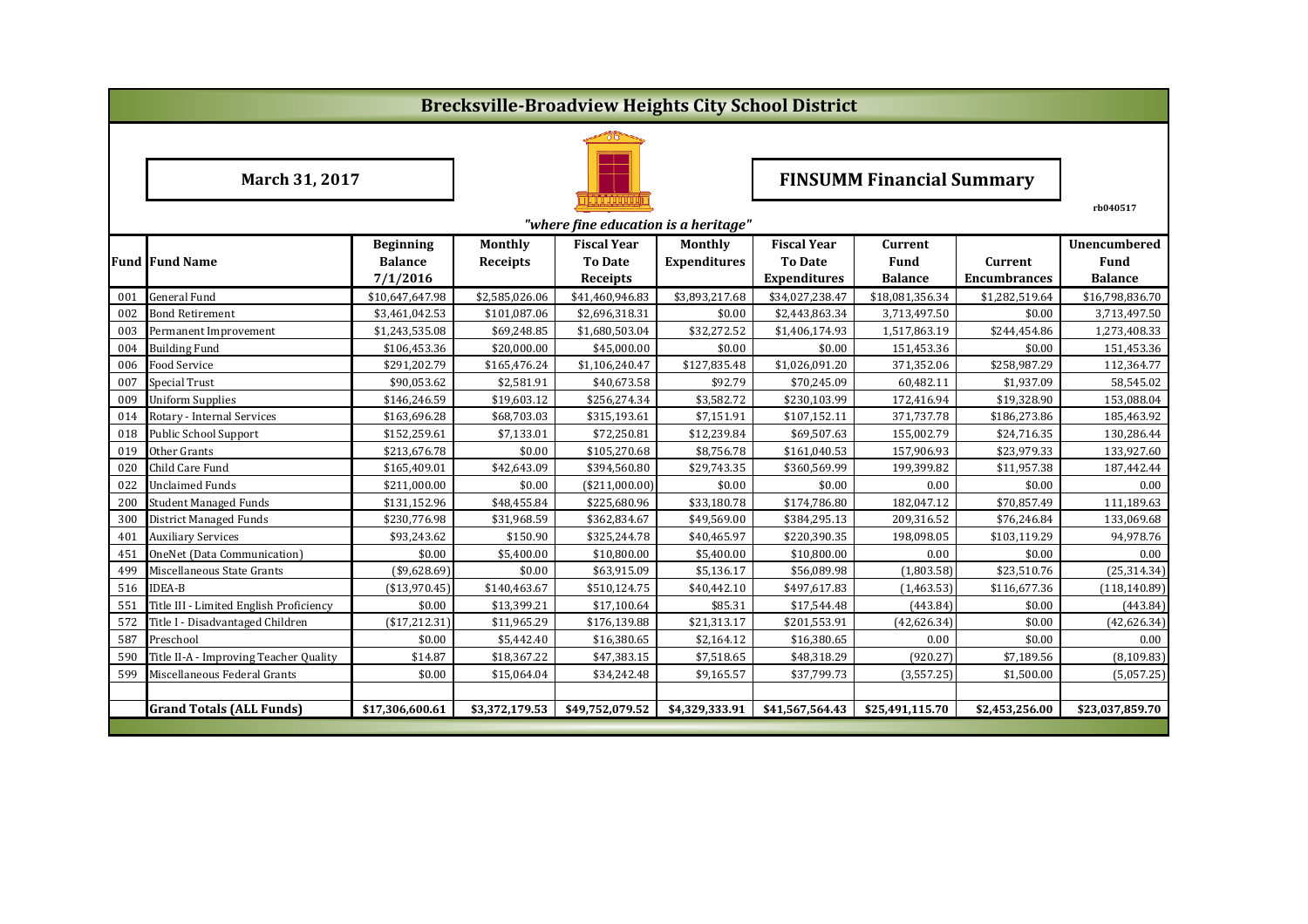### *Brecksville-Broadview Heights Board of Education*



# *Approved Funds for 2016/2017*



|          | This report is a listing of all grant funds authorized and received throughout the 2016/2017 fiscal year. |                   |                   |                |                 |
|----------|-----------------------------------------------------------------------------------------------------------|-------------------|-------------------|----------------|-----------------|
|          |                                                                                                           | <b>Authorized</b> | Non-Public        | <b>Monthly</b> | Amount          |
| Fund     | <b>Description</b>                                                                                        | <b>Amount</b>     | <b>Authorized</b> | Amount         | Received        |
|          |                                                                                                           |                   | Amount            | Received       | Project-To-Date |
|          | <b>State Grants</b>                                                                                       |                   |                   |                |                 |
|          | 451/9017 Network Connectivity Subsidy                                                                     | \$10,800.00       | \$0.00            | \$5,400.00     | \$10,800.00     |
|          |                                                                                                           |                   |                   |                |                 |
|          | 499/9017 BWC Special Education Equipment                                                                  | \$19,915.09       | \$0.00            | \$0.00         | \$19,915.09     |
|          |                                                                                                           |                   |                   |                |                 |
|          | <b>Auxiliary Services</b>                                                                                 |                   |                   |                |                 |
|          | 401/9017 Assumption                                                                                       | \$157,723.02      | \$157,723.02      | \$0.00         | \$157,723.02    |
|          | 401/9117 Lawrence School                                                                                  | \$158,585.37      | \$158,585.37      | \$0.00         | \$158,585.37    |
|          | 401/9217 South Suburban Mont.                                                                             | \$100,877.75      | \$100,877.75      | \$0.00         | \$100,877.75    |
|          |                                                                                                           |                   |                   |                |                 |
|          | <b>CAPA</b>                                                                                               |                   |                   |                |                 |
| 499/9016 | Ohio Dept. of Health Youth Tobacco<br><b>Reduction Use</b>                                                | \$50,000.00       | \$0.00            | \$0.00         | \$50,000.00     |
|          |                                                                                                           |                   |                   |                |                 |
|          | Ohio Dept. of Health Tobacco Use Prevention                                                               |                   |                   |                |                 |
| 499/9117 | and Cessation                                                                                             | \$80,000.00       | \$0.00            | \$0.00         | \$10,000.00     |
|          |                                                                                                           |                   |                   |                |                 |
|          | <b>Total State Funds</b>                                                                                  | \$497,901.23      | \$417,186.14      | \$5,400.00     | \$507,901.23    |
|          |                                                                                                           |                   |                   |                |                 |
|          | <b>Federal Grants</b>                                                                                     |                   |                   |                |                 |
|          | 516/9016 IDEA-B Special Education FY16                                                                    | \$728,523.07      | \$7,396.17        | \$0.00         | \$728,523.07    |
|          | 516/9017 IDEA-B Special Education FY17                                                                    | \$755,929.66      | \$10,355.20       | \$140,463.67   | \$459,034.54    |
|          |                                                                                                           |                   |                   |                |                 |
|          | 551/9016 Title III Limited English Proficiency FY16                                                       | \$16,222.77       | \$0.00            | \$0.00         | \$16,222.77     |
|          | 551/9017 Title III Limited English Proficiency FY17                                                       | \$19,000.72       | \$0.00            | \$13,399.21    | \$17,100.64     |
|          |                                                                                                           |                   |                   |                |                 |
|          | 572/9016 Title I FY16                                                                                     | \$287,027.94      | \$4,546.78        | \$0.00         | \$281,951.55    |
|          | 572/9017 Title I FY17                                                                                     | \$316,609.70      | \$3,211.50        | \$11,965.29    | \$125,684.42    |
|          |                                                                                                           |                   |                   |                |                 |
|          | 587/9016 Preschool Special Education FY16                                                                 | \$20,192.98       | \$0.00            | \$0.00         | \$20,192.98     |
|          | 587/9017 Preschool Special Education FY17                                                                 | \$21,019.55       | \$0.00            | \$5,442.40     | \$16,380.65     |
|          |                                                                                                           |                   |                   |                |                 |
|          | 590/9016 Title II-A Improving Teacher Quality FY16                                                        | \$60,082.04       | \$4,026.26        | \$0.00         | \$60,082.04     |
|          | 590/9017 Title II-A Improving Teacher Quality FY17                                                        | \$58,709.77       | \$427.11          | \$18,367.22    | \$36,063.84     |
|          |                                                                                                           |                   |                   |                |                 |
|          | 599/9017 CAPA Drug-Free Communities FY17 (Yr.1)                                                           | \$125,000.00      | \$0.00            | \$15,064.04    | \$34,242.48     |
|          | 599/9917 Breakfast - Food Services                                                                        | \$3,000.00        | \$0.00            | \$0.00         | \$0.00          |
|          |                                                                                                           |                   |                   |                |                 |
|          | <b>Total Federal Funds</b>                                                                                | \$2,411,318.20    | \$29,963.02       | \$204,701.83   | \$1,795,478.98  |
|          |                                                                                                           |                   |                   |                |                 |
| rb040517 |                                                                                                           |                   |                   |                |                 |
|          |                                                                                                           |                   |                   |                |                 |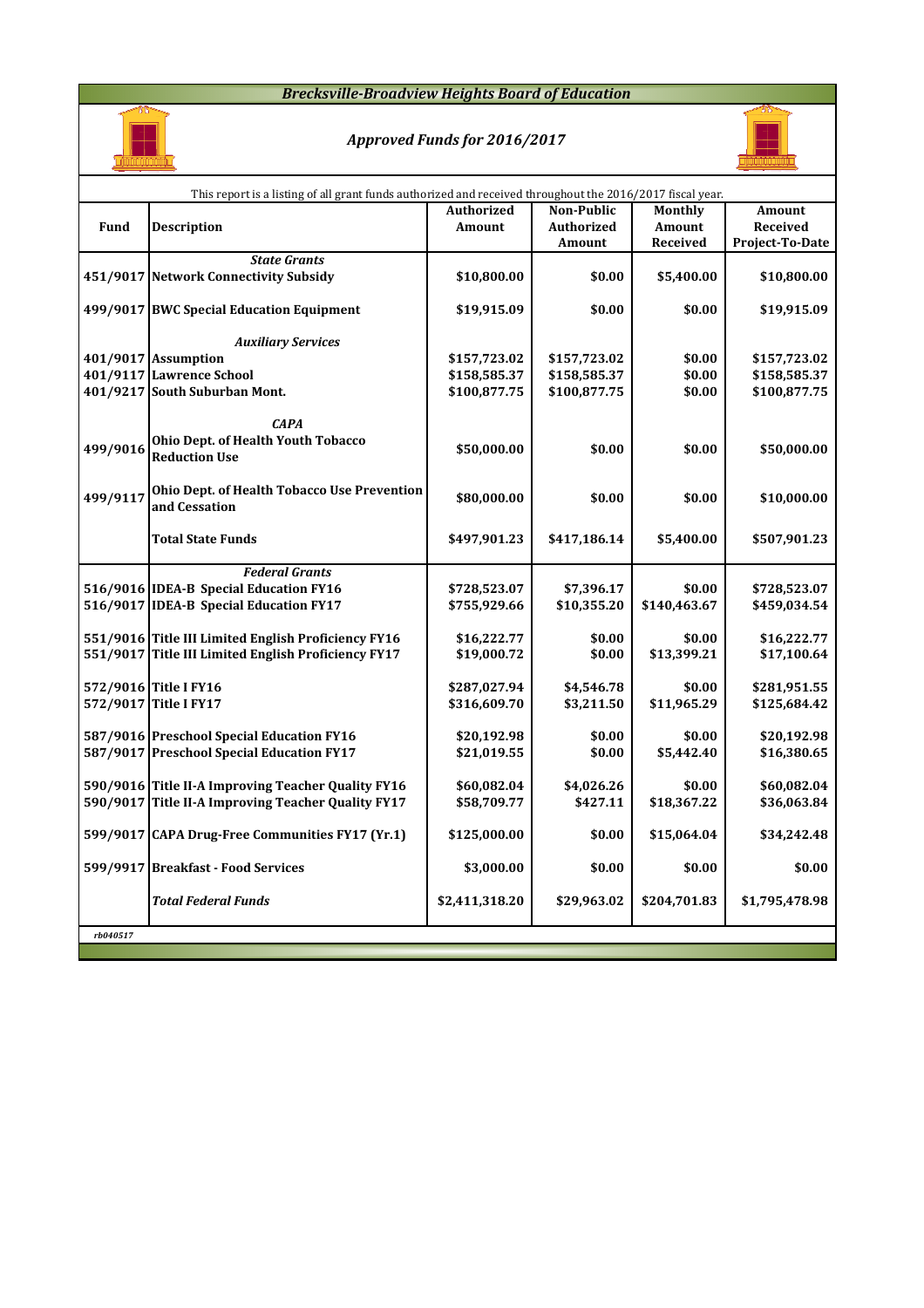*Brecksville-Broadview Heights Board of Education*

# *Record of Advances for 2016/2017*



*as of 03/31/17*

|                                       |                                                            |             |                | INITIAL ADVANCE INFORMATION |             |             | <b>ADVANCE RETURN</b> |  |  |
|---------------------------------------|------------------------------------------------------------|-------------|----------------|-----------------------------|-------------|-------------|-----------------------|--|--|
| <b>Date</b>                           | <b>Board</b>                                               | <b>FROM</b> | T <sub>0</sub> | <b>Fund</b>                 |             | <b>Date</b> |                       |  |  |
| <b>Approved</b>                       | <b>Resolution</b>                                          | <b>Fund</b> | <b>Fund</b>    | <b>Name</b>                 | Amount      | Returned    | <b>Amount</b>         |  |  |
| 8/25/2016                             |                                                            | 001         | 009            | Uniform School              | \$40,000.00 | 12/13/2016  | \$40,000.00           |  |  |
|                                       |                                                            |             |                | Supplies                    |             |             |                       |  |  |
|                                       |                                                            |             |                |                             |             |             |                       |  |  |
|                                       |                                                            |             |                |                             |             |             |                       |  |  |
|                                       |                                                            |             |                |                             |             |             |                       |  |  |
|                                       |                                                            |             |                |                             |             |             |                       |  |  |
|                                       |                                                            |             |                |                             |             |             |                       |  |  |
|                                       | \$40,000.00<br>TOTAL Advances for 2016-2017<br>\$40,000.00 |             |                |                             |             |             |                       |  |  |
| \$0.00<br><b>Advances Outstanding</b> |                                                            |             |                |                             |             |             |                       |  |  |
| rb040517                              |                                                            |             |                |                             |             |             |                       |  |  |
|                                       |                                                            |             |                |                             |             |             |                       |  |  |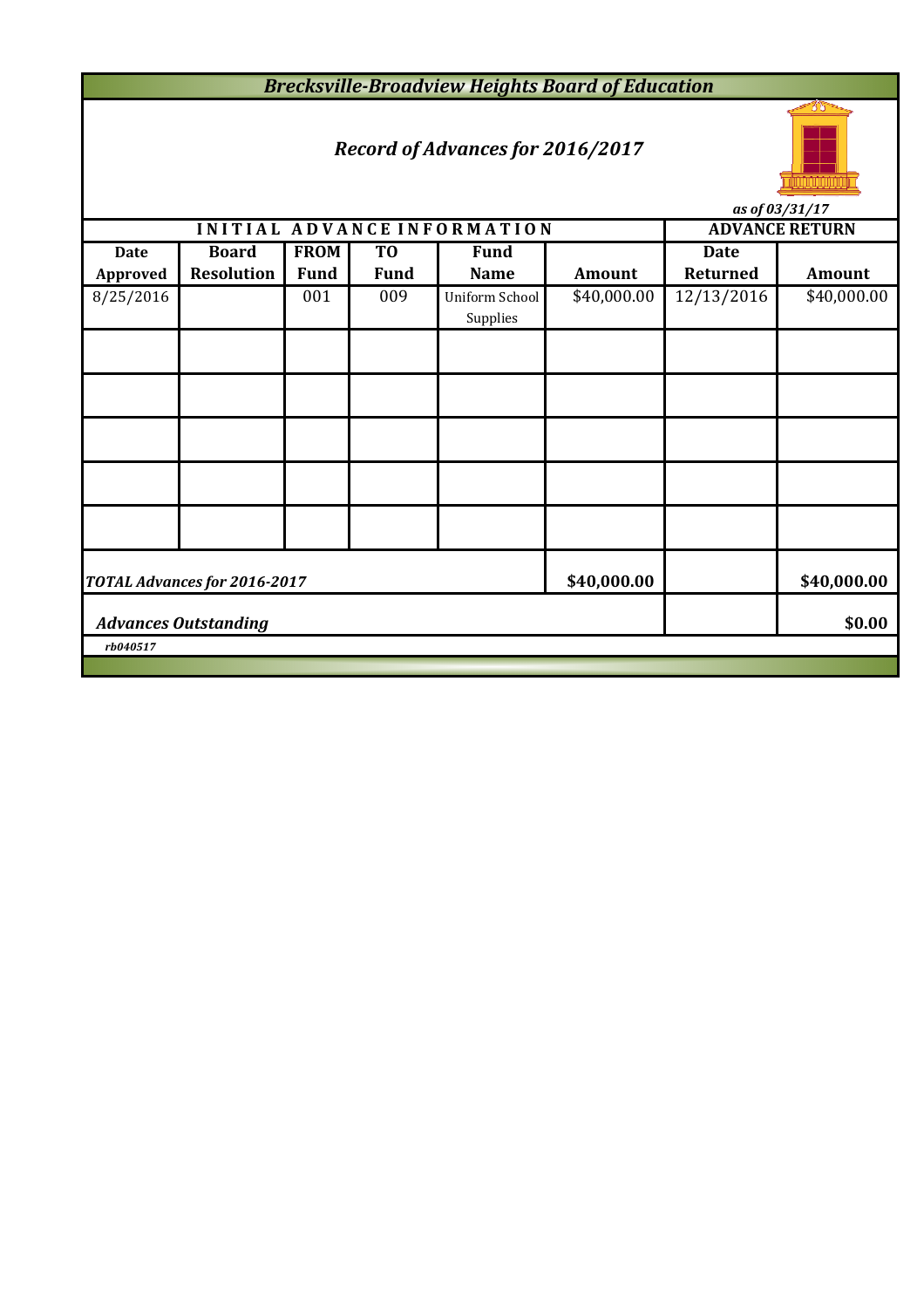|                                                | <b>Brecksville-Broadview Heights City School District</b> |                     |                     |
|------------------------------------------------|-----------------------------------------------------------|---------------------|---------------------|
|                                                | <b>Cash Reconciliation</b>                                |                     | 78                  |
|                                                | March 31, 2017                                            |                     |                     |
| <b>FINSUM Balance</b>                          |                                                           |                     | \$<br>25,491,115.70 |
| <b>Bank Balance:</b>                           |                                                           |                     |                     |
| Citizens Bank - General                        |                                                           | \$<br>3,892,267.06  |                     |
|                                                |                                                           |                     |                     |
| <b>Investments:</b><br><b>STAR Ohio</b>        | 1,898.52                                                  |                     |                     |
| Meeder Investment Management                   | 16,746,965.46                                             |                     |                     |
| <b>First Federal</b>                           | 5,013,084.12                                              |                     |                     |
| Westfield Bank Money Market                    | 11,039.61                                                 |                     |                     |
| Westfield Bank ICS                             | 4,789.99                                                  |                     |                     |
|                                                |                                                           | \$<br>21,777,777.70 |                     |
| <b>Petty Cash:</b>                             |                                                           |                     |                     |
| Chippewa                                       | 100.00                                                    |                     |                     |
| <b>Highland Drive</b>                          | 100.00                                                    |                     |                     |
| Hilton                                         | 100.00                                                    |                     |                     |
| <b>Central School</b>                          | 100.00                                                    |                     |                     |
| Middle School                                  | 150.00                                                    |                     |                     |
| <b>Student Activity</b>                        | 300.00                                                    |                     |                     |
| <b>High School</b>                             | 150.00                                                    |                     |                     |
| Transportation                                 | 150.00                                                    |                     |                     |
| <b>Board Office</b>                            | 150.00                                                    |                     |                     |
| Beekeepers                                     | 150.00                                                    |                     |                     |
|                                                |                                                           | \$<br>1,450.00      |                     |
| <b>Change Fund:</b>                            |                                                           |                     |                     |
| Middle School Athletics                        | 200.00                                                    |                     |                     |
| Middle School Concessions                      | 150.00                                                    |                     |                     |
| <b>High School Athletics</b>                   | 4,500.00                                                  |                     |                     |
| <b>Food Services</b>                           | 1,097.00                                                  |                     |                     |
|                                                |                                                           | \$<br>5,947.00      |                     |
|                                                |                                                           |                     |                     |
| Less: Outstanding Checks-Charter One General   |                                                           | \$<br>(186, 327.06) |                     |
| <b>Outstanding Deposits/Other Adjustments:</b> |                                                           |                     |                     |
| Encoding error-ck.#346134                      | 1.00                                                      |                     |                     |
|                                                |                                                           |                     |                     |
|                                                |                                                           | \$<br>1.00          |                     |
|                                                |                                                           |                     |                     |
| <b>Bank Balance</b>                            |                                                           |                     | \$<br>25,491,115.70 |
| <b>Variance</b>                                |                                                           |                     | \$                  |
| rb040517                                       |                                                           |                     |                     |
|                                                |                                                           |                     |                     |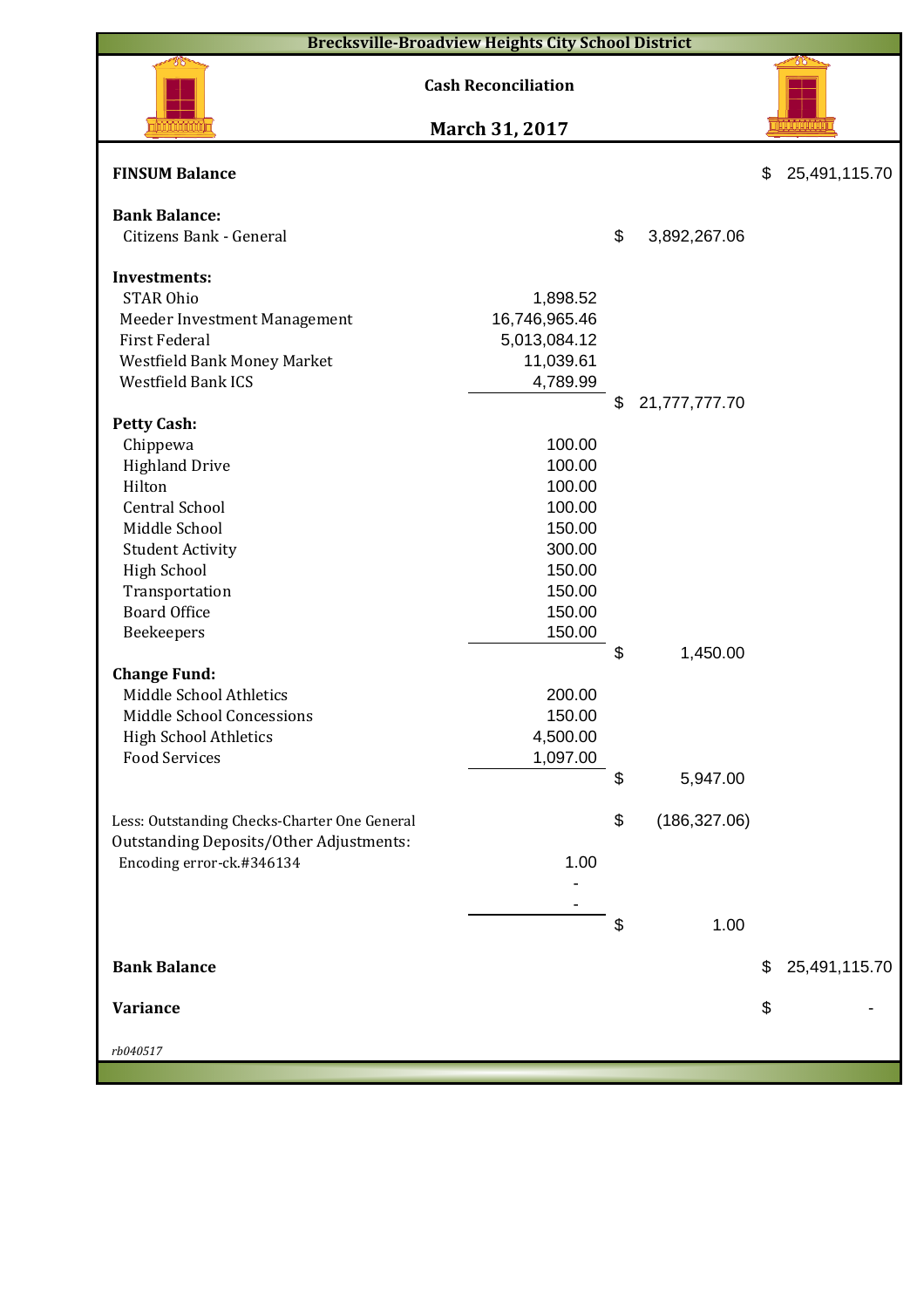|               | <b>Brecksville-Broadview Heights City School District</b> |                             |                                                            |                                  |                                              |                                             |                                |                                               |                                   |  |  |
|---------------|-----------------------------------------------------------|-----------------------------|------------------------------------------------------------|----------------------------------|----------------------------------------------|---------------------------------------------|--------------------------------|-----------------------------------------------|-----------------------------------|--|--|
|               |                                                           |                             |                                                            |                                  |                                              |                                             |                                |                                               |                                   |  |  |
|               | March 31, 2017                                            |                             |                                                            |                                  |                                              |                                             | <b>Appropriation Summary</b>   |                                               |                                   |  |  |
|               |                                                           |                             |                                                            |                                  |                                              |                                             |                                | rb040517                                      |                                   |  |  |
|               | "where fine education is a heritage"                      |                             |                                                            |                                  |                                              |                                             |                                |                                               |                                   |  |  |
| Fund          |                                                           | <b>FYTD</b><br>Appropriated | <b>Prior FY</b><br><b>Carryover</b><br><b>Encumbrances</b> | <b>FYTD</b><br><b>Expendable</b> | <b>FYTD</b><br>Actual<br><b>Expenditures</b> | <b>MTD</b><br>Actual<br><b>Expenditures</b> | Current<br><b>Encumbrances</b> | <b>FYTD</b><br>Unencumbered<br><b>Balance</b> | <b>FYTD</b><br>Percent<br>Exp/Enc |  |  |
| 001           | <b>General Fund</b>                                       | \$46,428,582.55             | \$464,977.40                                               | \$46,893,559.95                  | \$34,027,238.47                              | \$3,893,217.68                              | \$1,282,519.64                 | 11,583,801.84                                 | 75.30%                            |  |  |
| 002           | <b>Bond Retirement</b>                                    | \$3,012,889.00              | \$0.00                                                     | 3,012,889.00                     | \$2,443,863.34                               | \$0.00                                      | \$0.00                         | 569,025.66                                    | 81.11%                            |  |  |
| 003           | Permanent Improvement                                     | \$2,080,134.75              | \$366,053.75                                               | 2,446,188.50                     | \$1,406,174.93                               | \$32,272.52                                 | \$244,454.86                   | 795,558.71                                    | 67.48%                            |  |  |
| 004           | <b>Building Fund</b>                                      | \$0.00                      | \$0.00                                                     | 0.00                             | \$0.00                                       | \$0.00                                      | \$0.00                         | 0.00                                          | #DIV/0!                           |  |  |
| 006           | <b>Food Service</b>                                       | \$1,708,100.00              | \$3,724.58                                                 | 1,711,824.58                     | \$1,026,091.20                               | \$127,835.48                                | \$258,987.29                   | 426,746.09                                    | 75.07%                            |  |  |
| 007           | <b>Special Trust</b>                                      | \$82,402.00                 | \$0.00                                                     | 82,402.00                        | \$70,245.09                                  | \$92.79                                     | \$1,937.09                     | 10,219.82                                     | 87.60%                            |  |  |
| 009           | <b>Uniform Supplies</b>                                   | \$261,247.00                | \$492.91                                                   | 261,739.91                       | \$230,103.99                                 | \$3,582.72                                  | \$19,328.90                    | 12,307.02                                     | 95.30%                            |  |  |
| 014           | Rotary - Internal Services                                | \$445,661.00                | \$182.52                                                   | 445,843.52                       | \$107,152.11                                 | \$7,151.91                                  | \$186,273.86                   | 152,417.55                                    | 65.81%                            |  |  |
| 018           | Public School Support                                     | \$151,449.00                | \$30.75                                                    | 151,479.75                       | \$69,507.63                                  | \$12,239.84                                 | \$24,716.35                    | 57,255.77                                     | 62.20%                            |  |  |
| 019           | Other Grants                                              | \$272,251.20                | \$2,257.15                                                 | 274,508.35                       | \$161,040.53                                 | \$8,756.78                                  | \$23,979.33                    | 89,488.49                                     | 67.40%                            |  |  |
| 020           | Child Care Fund                                           | \$454,176.00                | \$5,499.93                                                 | 459,675.93                       | \$360,569.99                                 | \$29,743.35                                 | \$11,957.38                    | 87,148.56                                     | 81.04%                            |  |  |
| 022           | <b>Unclaimed Funds</b>                                    | \$0.00                      | \$0.00                                                     | 0.00                             | \$0.00                                       | \$0.00                                      | \$0.00                         | 0.00                                          | 0.00%                             |  |  |
| 200           | <b>Student Managed Funds</b>                              | \$342,766.00                | \$3,942.35                                                 | 346,708.35                       | \$174,786.80                                 | \$33,180.78                                 | \$70,857.49                    | 101,064.06                                    | 70.85%                            |  |  |
| 300           | <b>District Managed Funds</b>                             | \$531,020.77                | \$32,471.38                                                | 563,492.15                       | \$384,295.13                                 | \$49,569.00                                 | \$76,246.84                    | 102,950.18                                    | 81.73%                            |  |  |
| 401           | <b>Auxiliary Services</b>                                 | \$444,721.36                | \$263.14                                                   | 444,984.50                       | \$220,390.35                                 | \$40,465.97                                 | \$103,119.29                   | 121,474.86                                    | 72.70%                            |  |  |
| 451           | OneNet (Data Communication)                               | \$10,800.00                 | \$0.00                                                     | 10,800.00                        | \$10,800.00                                  | \$5,400.00                                  | \$0.00                         | 0.00                                          | 100.00%                           |  |  |
| 499           | Miscellaneous State Grants                                | \$117,500.80                | \$6,785.60                                                 | 124,286.40                       | \$56,089.98                                  | \$5,136.17                                  | \$23,510.76                    | 44,685.66                                     | 64.05%                            |  |  |
| 516           | <b>IDEA-B</b>                                             | \$764,945.42                | \$28,104.00                                                | 793,049.42                       | \$497,617.83                                 | \$40,442.10                                 | \$116,677.36                   | 178,754.23                                    | 77.46%                            |  |  |
| 551           | Title III - Limited English Proficiency                   | \$19,000.72                 | \$0.00                                                     | 19,000.72                        | \$17,544.48                                  | \$85.31                                     | \$0.00                         | 1,456.24                                      | 92.34%                            |  |  |
| 572           | Title I - Disadvantaged Children                          | \$346,647.12                | \$3,205.73                                                 | 349,852.85                       | \$201,553.91                                 | \$21,313.17                                 | \$0.00                         | 148,298.94                                    | 57.61%                            |  |  |
| 587           | Preschool                                                 | \$21,019.55                 | \$0.00                                                     | 21,019.55                        | \$16,380.65                                  | \$2,164.12                                  | \$0.00                         | 4,638.90                                      | 77.93%                            |  |  |
| 590           | Title II-A - Improving Teacher Quality                    | \$70,043.95                 | \$0.00                                                     | 70,043.95                        | \$48,318.29                                  | \$7,518.65                                  | \$7,189.56                     | 14,536.10                                     | 79.25%                            |  |  |
| 599           | Miscellaneous Federal Grants                              | \$128,000.00                | \$0.00                                                     | 128,000.00                       | \$37,799.73                                  | \$9,165.57                                  | \$1,500.00                     | 88,700.27                                     | 30.70%                            |  |  |
| <b>Totals</b> |                                                           | \$57,693,358.19             | \$917,991.19                                               | \$58,611,349.38                  | \$41,567,564.43                              | \$4,329,333.91                              | \$2,453,256.00                 | \$14,590,528.95                               | 75.11%                            |  |  |